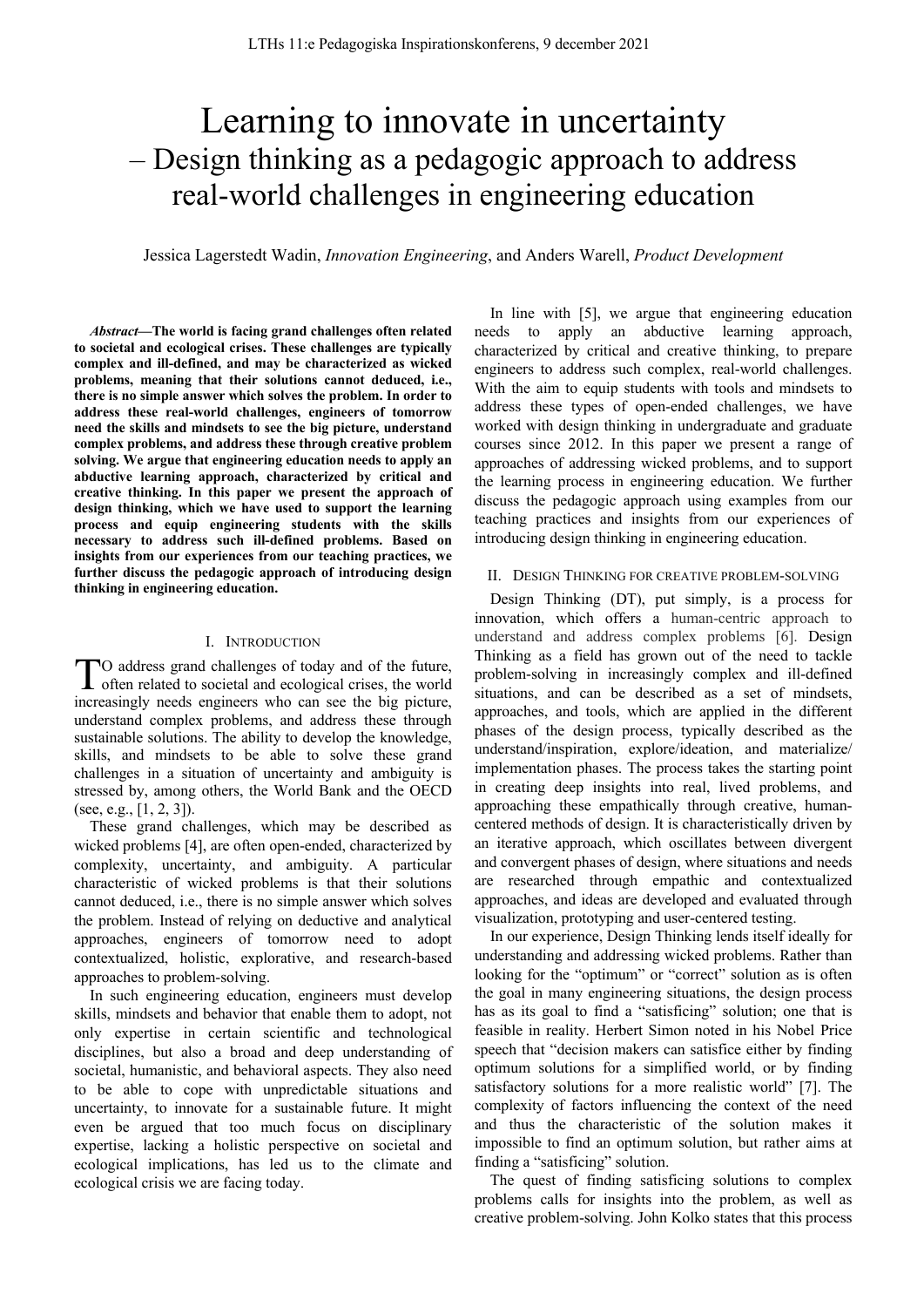is related to abductive reasoning [8], a "process of arriving at a hypothesis to explain a given observation or to achieve a desired consequence" [9]. Design thinking therefore becomes a process of postulation – solutions are proposed based on an understanding of the requirements that define the solution, tested these against real-life situations, and the solution is iteratively adapted to meet the need. The nature of this process requires deep insight into needs and contexts and is highly driven by "intelligent guessing" to generate solutions which satisfy constraints of the real world. For example, consider the solutions necessary for addressing the UN Sustainable Development Goals. Each of these may be characterized as a wicked problem, as there is no simple or optimal solution. Rather, each require a range of approaches in various situations and contexts to collectively contribute to solving the needs of people, society, and the environment.

### III. EXPLORING THE UNKNOWN

The first phase of the process, understanding the problem, is critical to the success of the remaining work and should be devoted very particular attention. This phase is about exploring the unknown, including empathizing with people facing the problem. However, this is not intuitive for students. From our experience, students often find it hard and confusing (and sometimes even a bit annoying) not to be "served" a problem to solve, and some students don't like it at all. Furthermore, students working with challenges outside their scope of knowledge typically underestimate the time and research needed to understand a problem at a necessary depth to be able to effectively address the challenge in a sufficiently informed manner, which would enable them to successfully proceed with generating innovative solutions.

In the courses, we work with nurturing mindsets of curiosity, creative confidence, and critical thinking to encourage students empathizing with people in need finding. Through exercises in stake-holder analysis and zooming inand-out, we encourage behaviors which counteract the often-prevalent tendency of assumption-based behavior. Instead of assuming that they know what the problem is, the students learn to expose themselves to the complexity of reality and learn by empathizing with users.

# IV. VISUALIZING – THE ROLE AND POWER OF PROTOTYPING

Prototyping is a well-known and powerful method to test and learn about possible solutions. It also helps to build capacity for rapid experimentation and to rethink the role of failure [10]. Not only is prototyping a way to learn about strengths and weaknesses of an idea; visualizing and building prototypes also clearly supports the learning process. Prototyping can also be seen as part of the experiential learning cycle [11], where we also find active experimentation. The process of prototyping has two ends – abductive exploration of answers to a need or problem, which are tested and learned from, followed by iterative attempts to reformulate, and define a satisfying answer to the need. The approach is mainly used for discussion and communication of a solution.

In our courses we utilize simple physical prototyping material like cardboard boxes and pipe cleaners to visualize a problem or an idea. Students often surprisingly realize that, despite collaborating on the same project, they have had totally different perceptions about a concept, which make their own assumptions to surface. An interesting observation in a PhD course based on DT, was that the students in one team, when prototyping solutions, found out that they had different perceptions of the problem as well, making us realize that prototyping is a useful tool for understanding and defining the problem as well.

# V. DIVERGENT AND CONVERGENT THINKING

Design thinking constitutes both divergent and convergent thinking. Engineering education, however, often emphasizes the ability to reduce complexity and quickly advance to a well-defined problem definition, i.e., convergent thinking. We have seen that this tendency in engineering students may act as an obstacle to divergent thinking. For example, we found that deep previous insight into a topic can have a negative impact on the creative process. Assuming an "expert mindset" may lead to a too narrow space for exploration of solutions, often ending up in favoring technology driven solutions too early in the process. Students with deep previous insight into the project challenge tend to stick to their previously established conceptions, which typically results in ideation which renders a very limited range new ideas, or which does not question the status quo. Falling in love with your idea also hampers downstream development, which is prevented by divergent exploration and deep insight through need finding. The process of defining the need is sometimes called "problem framing". Nigel Cross notes that pre-mature problem framing, e.g., defining the challenge with too little information, may lead to ill-conceived formulations of the need and consequently to misdirected design processes [12].

# VI. DISCUSSION

Our experience using design thinking in engineering education has shown us the merit of the approach. The pedagogy, which relies on holistic thinking, experiencebased learning, open-ended projects, student team collaboration, and exploration of opportunities leading to innovative ideas is an eye-opener to many students. Students often ask for the approach to be introduced earlier in their education and in more courses. While the courses are perceived as highly relevant to their education, the learning goals are, however, some time perceived as being a bit unclear. We believe that this is due to students being inexperienced in tackling open ended, real-life challenges, which necessarily are characterized by uncertainty.

#### **REFERENCES**

- [1] Claxton, G. (2002). Building Learning Power: Helping Young People Become Better Learners. TLO Limited
- [2] Stromquist, N. (2019). World Development Report 2019: The changing nature of work. Book review. International Review of Education. https://doi.org/10.1007/s11159-019-09762-9
- [3] OECD (2018). The future of education and skills: Education 2030. URL: http://hdl.voced.edu.au/10707/452200.
- [4] Rittel, H.W.J., Webber, M.M. (1973). Dilemmas in a general theory of planning. Policy Sci 4, 155–169. https://doi.org/10.1007/BF01405730